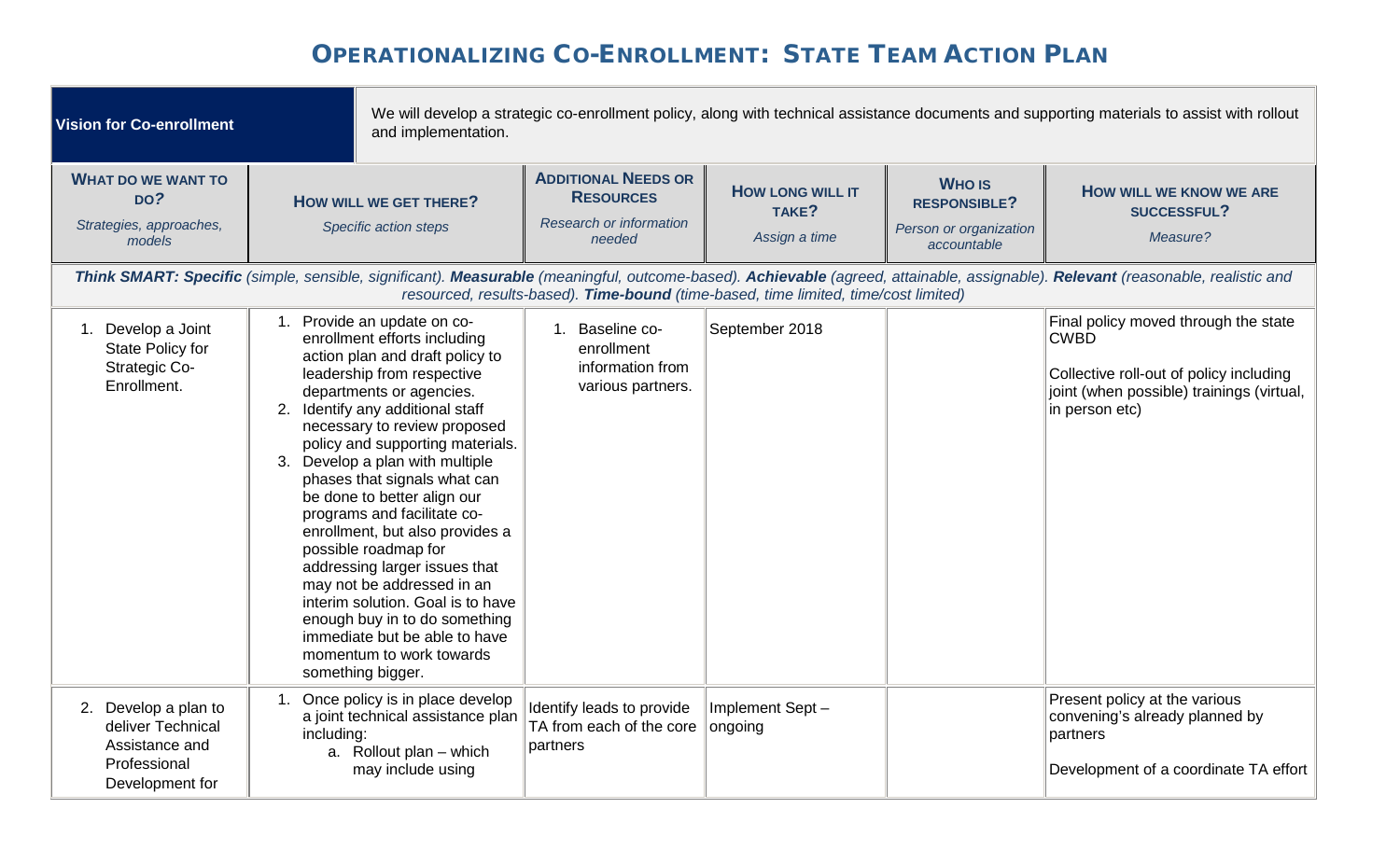| our state, regional<br>and local partners.                                                | existing meetings,<br>conferences etc., or<br>rollout new ones.<br>b. Socializing the policy by<br>having a proactive<br>technical assistance<br>strategy that includes<br>webinars that are<br>coordinated by state<br>partners and delivered<br>to a cross-section of the<br>programs.<br>c. Using the existing<br><b>Regional Planning Unit</b><br>infrastructure to provide<br>additional training, and<br>assisting in bringing<br>together partners to<br>work through<br>implementation and<br>program challenges.<br>Implement a method<br>d.<br>and "place" to gather<br>and house promising<br>practices around co-<br>enrollment, these can<br>be used to assist those<br>that are further behind. |                                                                        | Major focus sept - March<br>2018 |                                           |                                                                                                         |
|-------------------------------------------------------------------------------------------|---------------------------------------------------------------------------------------------------------------------------------------------------------------------------------------------------------------------------------------------------------------------------------------------------------------------------------------------------------------------------------------------------------------------------------------------------------------------------------------------------------------------------------------------------------------------------------------------------------------------------------------------------------------------------------------------------------------|------------------------------------------------------------------------|----------------------------------|-------------------------------------------|---------------------------------------------------------------------------------------------------------|
| 3. Identify and launch<br>incentives to<br>promote Strategic<br>Co-Enrollment<br>Strategy | Identify funding in programs to<br>1.<br>incentivize co-enrollment<br>strategies<br>2. Using promising practices<br>illustrate how braiding funding<br>can help all partners involved.                                                                                                                                                                                                                                                                                                                                                                                                                                                                                                                        | Identify sources to<br>incentivize co-enrollment<br>across partners    | May - Sept                       | Each partner should<br>identify incentive | Funding incentives included in policy<br>roll-out<br>Performance incentives identified?                 |
| 4. Socializing existing<br>policy that supports<br>co-enrollment,                         | 1. At the outset gather all<br>supporting existing policy and<br>send out directives, information<br>notices etc. to assist Title I                                                                                                                                                                                                                                                                                                                                                                                                                                                                                                                                                                           | Partners share existing<br>policy/guidance<br>supporting co-enrollment | May - July                       | EDD can issue as<br>Info Notice           | Deliver Info notice to field, signaling<br>new policy<br>Includes policy info from all<br>core partners |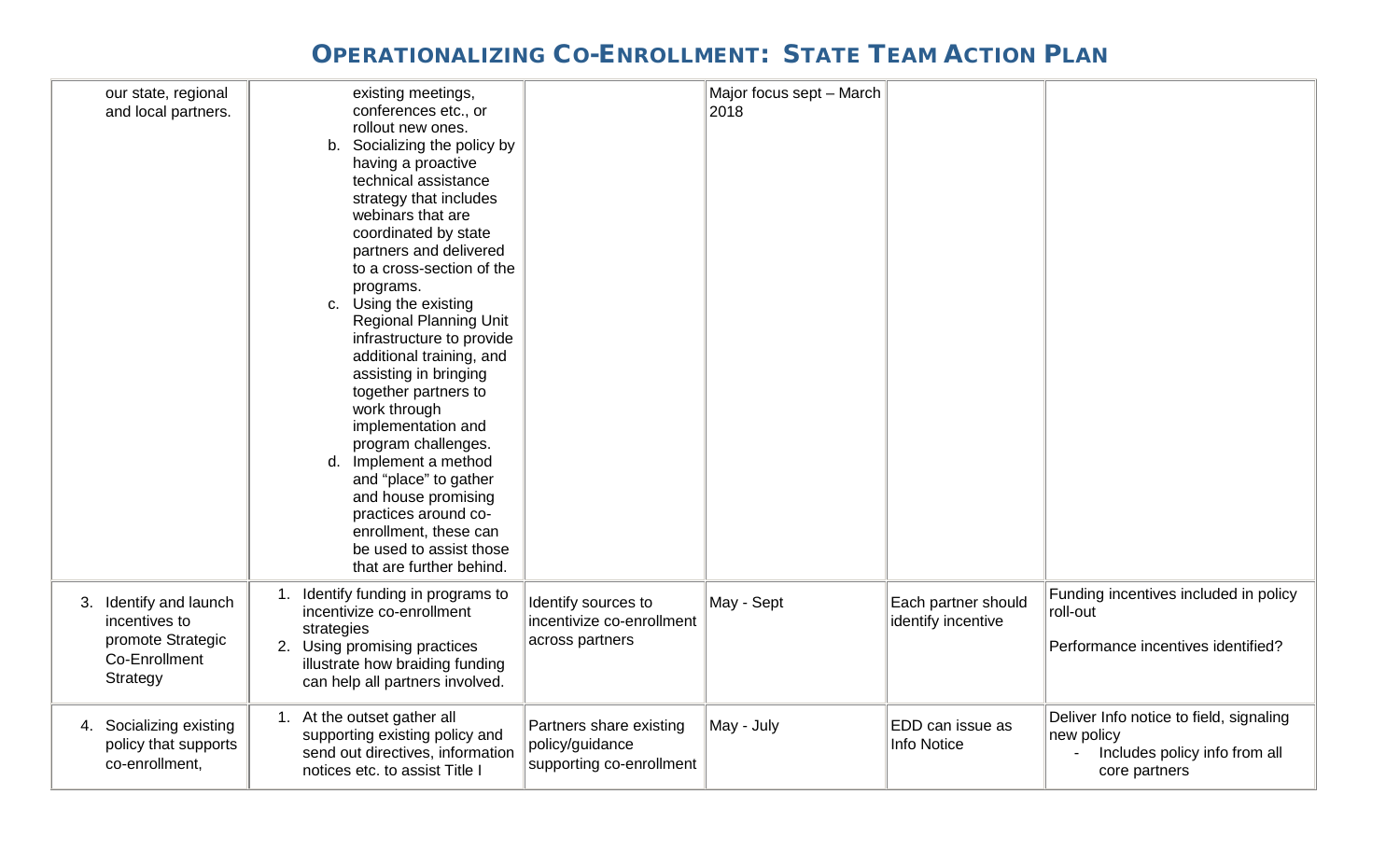| including<br>Performance                                                                                                                  | partners in the upcoming WIOA<br>plan update. Intent is to signal<br>that a co-enrollment policy is<br>coming soon and that short of a<br>co-enrollment policy there is<br>already support for co-<br>enrollment to occur. This<br>information would be sent out<br>by all partners.<br>2. Issue information notice OR<br>when performance guidance is<br>issued include language<br>describing how multiple entities<br>can receive credit for services<br>rendered to participants.<br>Describe how Measurable<br>Skills Gain factors into the<br>conversation.                                                                          | Title I<br>Title II/ AEBG<br>Title III<br>Title IV<br><b>Social Service Programs</b><br>Others? |              | **LWDA can gather<br>materials<br>** partners also share<br>guidance through<br>their lists/websites etc |                                                                                                                                   |
|-------------------------------------------------------------------------------------------------------------------------------------------|--------------------------------------------------------------------------------------------------------------------------------------------------------------------------------------------------------------------------------------------------------------------------------------------------------------------------------------------------------------------------------------------------------------------------------------------------------------------------------------------------------------------------------------------------------------------------------------------------------------------------------------------|-------------------------------------------------------------------------------------------------|--------------|----------------------------------------------------------------------------------------------------------|-----------------------------------------------------------------------------------------------------------------------------------|
| 3. Develop<br>Frameworks (model<br>customer<br>flowcharts) for Co-<br>enrollment around<br>Sector Strategies or<br><b>Career Pathways</b> | 1. To help socialize and<br>operationalize the co-<br>enrollment process, lay out a<br>few scenarios. One framework<br>could be from the perspective<br>of target populations and the<br>bundle of services they may<br>benefit from, e.g., an English<br>learner likely could benefit from<br>Title I, Title II/AEBG and if<br>eligible SNAP E&T.<br>2. Provide our WIOA partners with<br>a training on the CLASP Career<br>Pathways framework to help<br>conceptualize the possibility for<br>co-enrollment, notably thinking<br>about the 6 components and<br>what the best "bundle" would<br>be for any given individual or<br>sector. | Examples of best<br>practices from other<br>systems                                             | $May - sept$ | $\overline{?}$                                                                                           | Sample flow-charts for partnerships<br>across various partners to include in<br>policy guidance and to share as best<br>practices |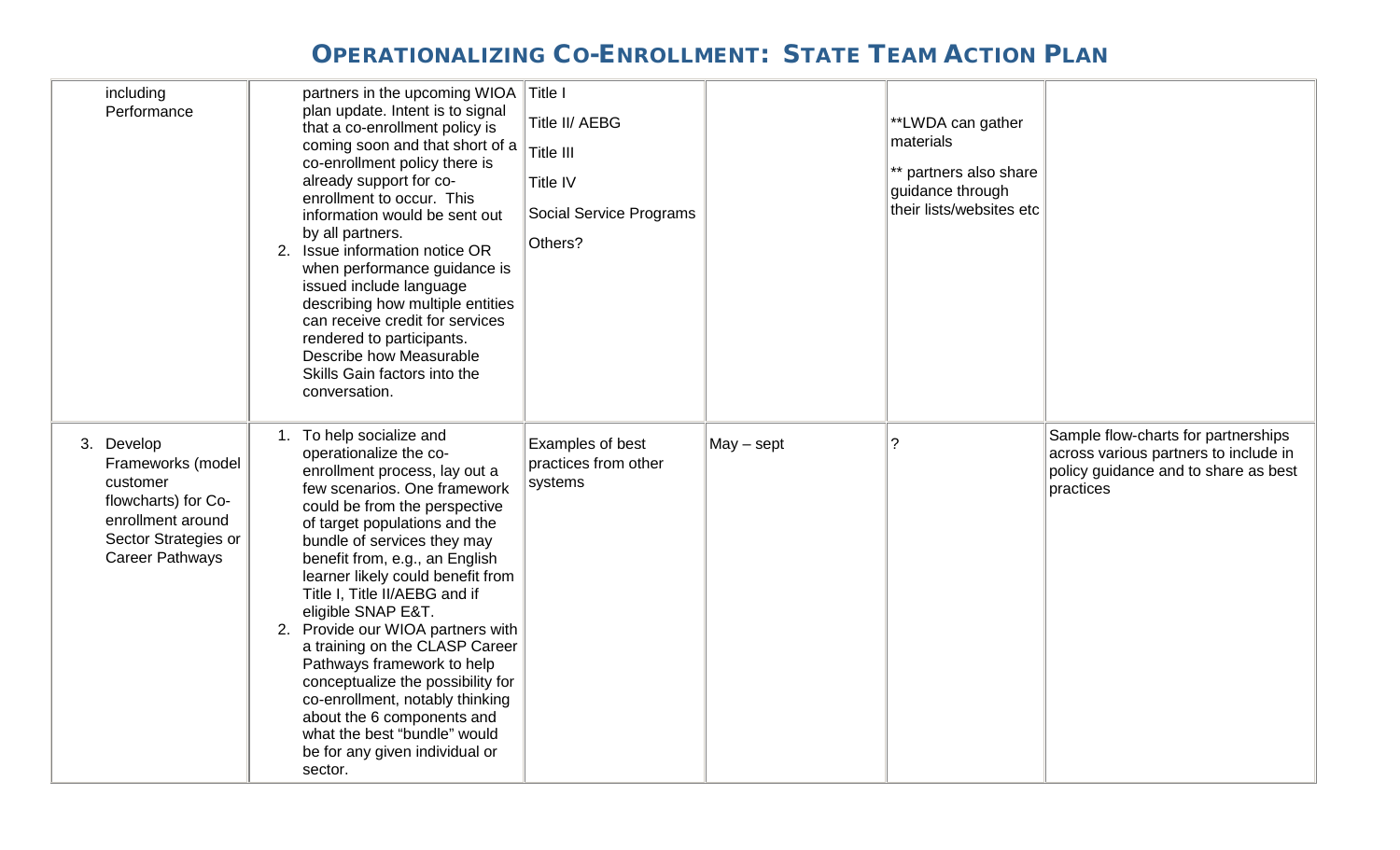|                                                                                                                                                                | 3. Given our push to encourage<br>participants in a career<br>pathway/sector, we could<br>develop some model customer<br>flow charts about various<br>strategic co-enrollment options<br>that exist under different<br>scenarios to maximize program<br>components.                                                                                                                                                                                                                                            |                                                                                                   |                                        |                                                                       |                                                                                                               |
|----------------------------------------------------------------------------------------------------------------------------------------------------------------|----------------------------------------------------------------------------------------------------------------------------------------------------------------------------------------------------------------------------------------------------------------------------------------------------------------------------------------------------------------------------------------------------------------------------------------------------------------------------------------------------------------|---------------------------------------------------------------------------------------------------|----------------------------------------|-----------------------------------------------------------------------|---------------------------------------------------------------------------------------------------------------|
| 4. Develop Data<br>Dictionary across all<br>systems, including<br>descriptions of what<br>is tracked and can<br>be tracked with<br>existing<br>infrastructure. | Leveraging work done for the<br>WIOA planning process,<br>CalSKILLS etc. compile a<br>resource document that<br>identifies what is currently<br>being tracked by our data<br>systems, and define terms<br>used.<br>2. Make available manuals for<br>how systems work, and what<br>they can track and reports that<br>can be developed to share with<br>partners.<br>Identify terms that have<br>3.<br>conflicting/contradictory<br>definitions and identify if there<br>is a way to streamline<br>definitions. | Data dictionary info<br>across all core programs                                                  | $May - sept$ then ongoing<br>as needed | ? need a lead with<br>knowledge of data<br>systems to help<br>compile | Complete data dictionary across all<br>systems<br>Compile the manuals for the systems<br>currently being used |
| Develop Program<br>5.<br>Matrix and Program<br>Definitions (glossary<br>of key terms used in<br>each program)                                                  | 1. A general description of<br>mandatory WIOA program<br>partners and other strategic<br>partners should be captured in<br>a grid. This will help for training<br>purposes, but also to help<br>program staff have a very<br>general understanding of what<br>programs.<br>2. A glossary of terms will help to<br>understand the key terminology<br>used in each system, for                                                                                                                                   | Information from all core<br>partners and other<br>programs we identify as<br>critical to include | May - September                        | ? need a lead to help<br>compile information                          | Complete matrix                                                                                               |